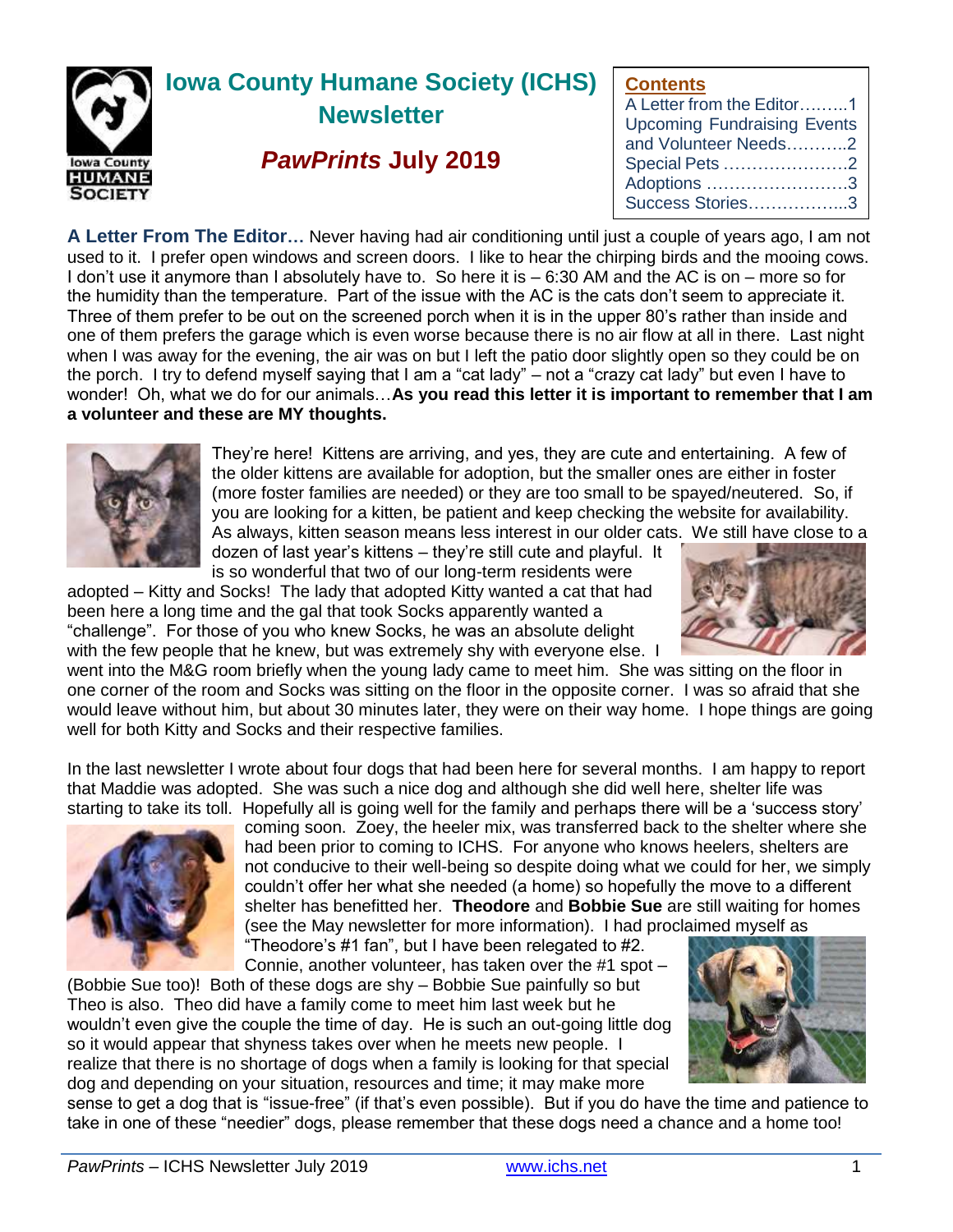The topic of foster homes for our animals comes up now and again. We do have foster families for kittens (but we can always use more), and I'm not sure if it is even fair to foster adult cats. My personal feeling is that it is difficult for cats to adjust to new environments and by the time that they feel safe and secure in their foster home, it seems that uprooting them and taking them back to the shelter for a meet and greet is a bit unfair. It, of course, would be great if the family who comes to meet "foster kitty" wanted to adopt him/her, but if that is not the case then the cat either goes back to the foster home or perhaps is moved back into a cage at the shelter – just doesn't seem to be in the best interest of the cat (my opinion)!

However, it is different with dogs (my opinion). Dogs are more resilient than cats as far as changing environments (but don't do as well with shelter life). We used to have some families who fostered dogs, but I believe there is only one family that still fosters dogs for ICHS. No matter how much you may want to foster a dog, you must take into consideration your time, your other animals and your physical environment. And your level of "dog expertise' needs to be taken into account – fostering a Theo would require being familiar with dogs. And then there are people such as myself who can't foster because I am a "failed foster" meaning that I adopt rather than return the animals – and that's just fine for the adopted animal but not for future fosters. So, have you considered fostering? Are you able to foster? We have some animals (especially dogs) here at ICHS that need YOU!!! **If you have any suggestions or ideas about the content of PAWPRINTS, please contact me, Terri Davis, at [roadhogbiker@gmail.com](mailto:roadhogbiker@gmail.com)**

## **Upcoming Fundraising Events and Volunteer Needs**

Just a reminder that ICHS is always looking for volunteers to help with the planning and implementation of our fundraisers. Our goal is to have enough volunteers so that each individual would only have to help plan and/or work at one event per year. So…if you would like to get involved with the planning and organizing of 2019's fundraisers, please contact Joen at [outreach@ichs.net](mailto:outreach@ichs.net) for more details. We hope to hear from you!!! And, of course, the cats and dogs are always on the lookout for people to spend quality time with them!!! For more information on **volunteer opportunities**, please visit the [ICHS website.](http://www.ichs.net/volunteer-help/volunteer/)

On **Wednesday, July 31st,** ICHS volunteers will be responsible for the food booth at the Annual **Lands'End Sale Event** which is held at **Harris Park in Dodgeville**. ICHS volunteers will be at the booth from 6 a.m. until 6 p.m. providing shoppers an opportunity to have breakfast, lunch or a snack. ICHS's participation at this event is a financially significant event for the shelter. The menu features pulled pork sandwiches, turkey dressing sandwiches and hot dogs along with baked goods, pies (enjoy a slice or purchase an entire pie for the family), fruit, soda and water. A few volunteers are still needed to work shifts throughout the day, but donations of baked goods and pies are needed. Anyone who is interested in helping with the food booth can contact Joen at [outreach@ichs.net.](mailto:outreach@ichs.net) For those of you who enjoy "eating" out" (whether you are shopping or not) please stop by our booth and have a bite to eat while helping the ICHS animals.



**Urgent Need!** The wet spring slowed down farmers, produced flooding, and caused damage to property across the county….including the roof of the Humane Society's animal shelter. We've asked for your help in creating a new outdoor space for our animals, but are now facing a more urgent need. Because of the damage and the age of our roof, **it can no longer be patched and must be replaced as soon as possible.** We have received bids and are urgently seeking \$53,250 for a new animal shelter roof and supporting structures. With your generosity, we can keep our animals well and dry! Can we count on your support by **September 1**? You can donate here:

<https://ichs.net/help-ichs/donations/>

# **Special Pets**

We all know that all animals are 'special' but the animals featured in this section are indeed special. These are 'special needs' animals. The special person/family who adopts one of these animals knows that this may/may not be the long-term relationship which we hope for when we open our hearts and homes to a new family member. These animals' 'forever homes' with us may be just for a short time before they move on…But, nevertheless, these animals need a home and a loving family just as we all do. Are you possibly the family that could provide a home for one of these animals? If not, do you know of a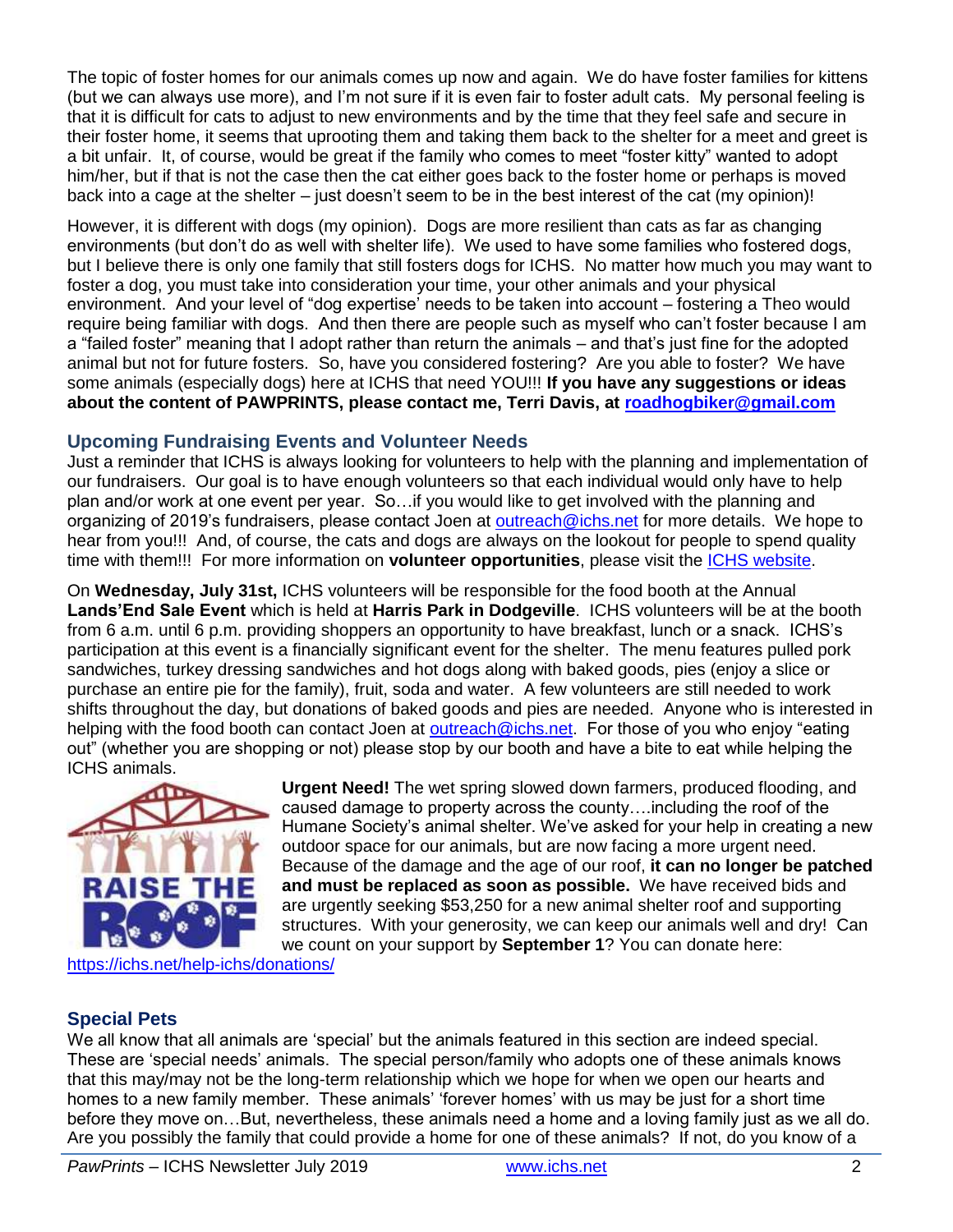family who could provide a loving home for these animals? If so, please come out to ICHS and find out more about these animals from the ICHS staff.



#### **FIV Kitty – Roger**

**Roger** is a 1-2 year old kitty who tested positive for FIV. I don't know Roger well, but from what I understand he is very sweet. He enjoys attention and is playful – not too different from other young cats. Whether Roger gets along with other cats or not is unknown. Since I can't tell you too much about this handsome guy, I guess you will have to come and meet him yourself! Roger will love visiting with you! One of our most recent FIV adoptees, Dijon, was

adopted by Donna one of our volunteers. If you have questions about adopting/living with a FIV kitty, I am sure that Donna would be happy to share her experience with Dijon.

Although we call FIV cats "special", there really are no special considerations when adopting FIV kitties. If it wasn't for the FIV+ sign on their cages, you wouldn't have a clue that they have FIV! They must be kept indoors. They may live with other indoor cats since FIV is not easily passed between cats (it would be best if your other cat(s) are good-natured and amicable to a new pal). FIV is primarily spread by serious bite wounds so if you have other cats, it is important to properly introduce FIV cats to the others (but you would do that with any cat that you bring home). It is also important to keep them free from stress so a quiet home would be best. So… Roger needs a home.

#### **FeLV Kitties – No FeLV kitties at the moment**☺

### **May & June Adoptions**

| <b>May</b>  |            |          |               | June        |               |          |             |
|-------------|------------|----------|---------------|-------------|---------------|----------|-------------|
| <b>Cats</b> |            |          | <b>Dogs</b>   | <b>Cats</b> |               |          | <b>Dogs</b> |
| Bentley     | Shamus $+$ | Liatta + | Chewbacca     | Socks හි    | Bucky &       | Daca +   | Zeppelin    |
| Isabella    | Connor +   |          | Peanut        | Gary & Lila | <b>Badger</b> | Winkin + | Mia         |
|             |            |          | <b>Bandit</b> | Hans        | Kitty ③       | $Mva +$  | Kody        |
|             |            |          | Duke          | Tika        | Clemetine     |          | Lizzie      |
|             |            |          |               | Ferris      | Paris +       |          | Maddie (    |

**\*** = kitten

+ = transferred to Angel's Wish

☺ = denotes animal has been at ICHS for over a year/was on the Top Ten list/has special needs/or is elderly

### **Success Stories**

I need your help if I am to continue to feature the success stories which begin the moment your adopted companion chooses you. If you would be interested in sharing your pet's story in the newsletter, please email me at [roadhogbiker@gmail.com.](mailto:roadhogbiker@gmail.com)

The following family of felines belongs to volunteers John and Jacky – actually they have a few more than these four! These four were adopted from ICHS – all within the last couple of years. They seem like they are a bit spoiled (more so than my gang). Read on and see what you think. Thank you, John and Jacky, for all you do for ICHS and for giving these four their forever home.



**Ray** (aka: Big Ray, The Big Chill, The Ray Train) – name changed to Ray from Ronnie as we already had a Ronnie in our home. Ray came to the ICHS weighing over twenty pounds. He is currently down to just less than fourteen pounds and continues to slowly lose weight. He loves his new home and especially loves his people. Ray is always at the door to greet his people and visitors. He loves snuggling in laps and is a big fan of supper time. Ray's blindness in no way limits his activities. It took Ray all of 24 hours to learn all

about his new home. The stairs were his biggest challenge, but he mastered those in a very short time